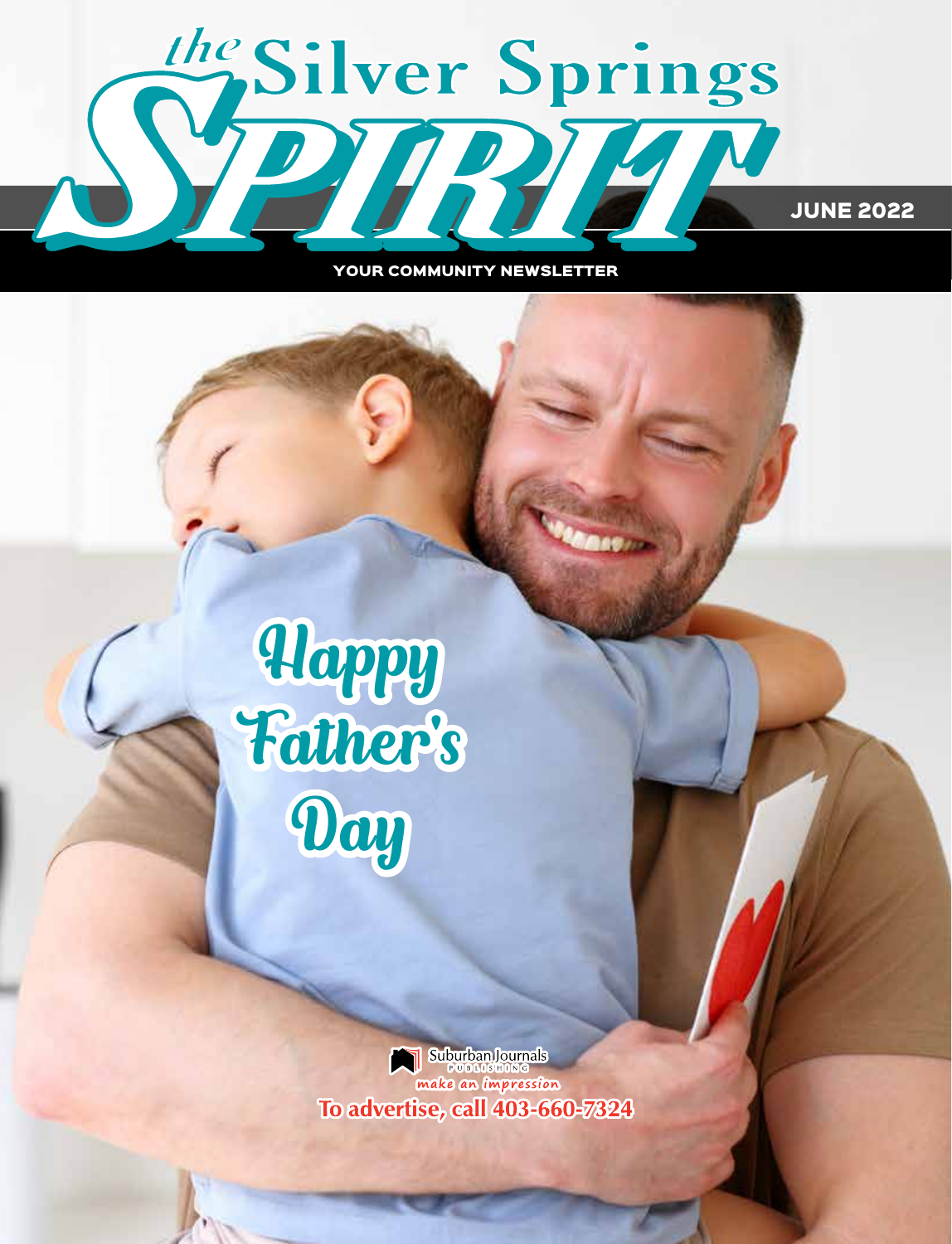

#### Silver Springs Community Association 403-288-2616

www.silverspringscommunity.ca

#### Elected Officials

Councillor: Sonya Sharp: 403-268-2430 sonya.sharp@calgary.ca

#### MLA:

Jason Copping: 403-216-5436 Calgary.Varsity@assembly.ab.ca

MP: Pat Kelly: 403-282-7980 pat.kelly@parl.gc.ca

#### Suburban Journals Publishing

Editor & Article Submissions: editor@suburbanjournals.ca Submission deadlines for this monthly publication are the 10th of the month, prior to the distribution month.

#### Advertising Sales:

Phil: 403-660-7324 phil@suburbanjournals.ca The ad booking deadline is the 14th of the month prior to the distribution month.

This publication is published 12 times a year by Suburban Journals Publishing and delivered to residents by Canada Post. This publication is also available for pickup from local retail outlets or view it online at www.suburbanjournals.ca/current-issues.

Please note: the information and opinions in this newsletter are subject to change, and do not necessarily represent the opinions of the publisher or editor. Content contained in this publication may not be reproduced without the written consent of Suburban Journals Publishing. The information herein is believed accurate but not warranted so. Any advertisements, home businesses, babysitters & nannies, or other parties listed in the Hamptons Dispatch should not be interpreted as recommendations or endorsements by the editor or the publisher.



Suburban Journals PUBLISHING

make an impression

Suburban Journals publishes community newsletters for: Bearspaw, Rocky Ridge / Royal Oak, Scenic Acres, Silver Springs, Tuscany, Valley Ridge, Varsity in the NW; Skyview Ranch (including Redstone) in the NE

> For the best return on your advertising dollar, call Phil today at 403-660-7324 or email Phil@SuburbanJournals.ca

> > www.SuburbanJournals.ca

# Councillor Report **In Our** City

Hello Ward 1! Summer is almost here. June is Calgary's highest risk month for flooding as the melting of snow and ice in the mountains accelerates. While the risk of severe flooding in any given year is low, it's a possibility that we must always prepare for. The City of Calgary is well equipped to respond to flooding, with preparation well underway and continuing work on further flood mitigation. You can find out more about flood risk and preparations at Calgary.ca/floodinfo.

The City of Calgary hosts a number of day camps for children with programs beginning July 4. Arts, sailing and outdoor rec camps are all available. Learn more at Calgary.ca/daycamps.

The City has new guidelines for patios on public property in 2022. This popular program began in response to COVID-19 but has become a great contributor to the vibrancy of Calgary streets. The new guidelines make accessibility and pedestrian safety a priority. Details are at Calgary.ca/patios.

Did you know that your property might contain a utility right-of-way? This is a zone on residential properties where utility providers can place their infrastructure, above or below ground. Utility providers are permitted to access this area without necessarily obtaining your permission. You can find out more about rights-of-way on your property at Calgary.ca/ROW.

Transit safety continues to be a high priority issue for our office. Councillor Sharp held meetings with Calgary Transit, City Administration, the Calgary Police Service and other agencies in May to continue to work on solutions to social disorder issues. We appreciate all of the feedback we have received from Ward 1 residents.

#### *Sonya Sharp, Councillor, Ward 1*

"Life is not a problem to be solved, but a reality to be experienced."

- Soren Kierkegaard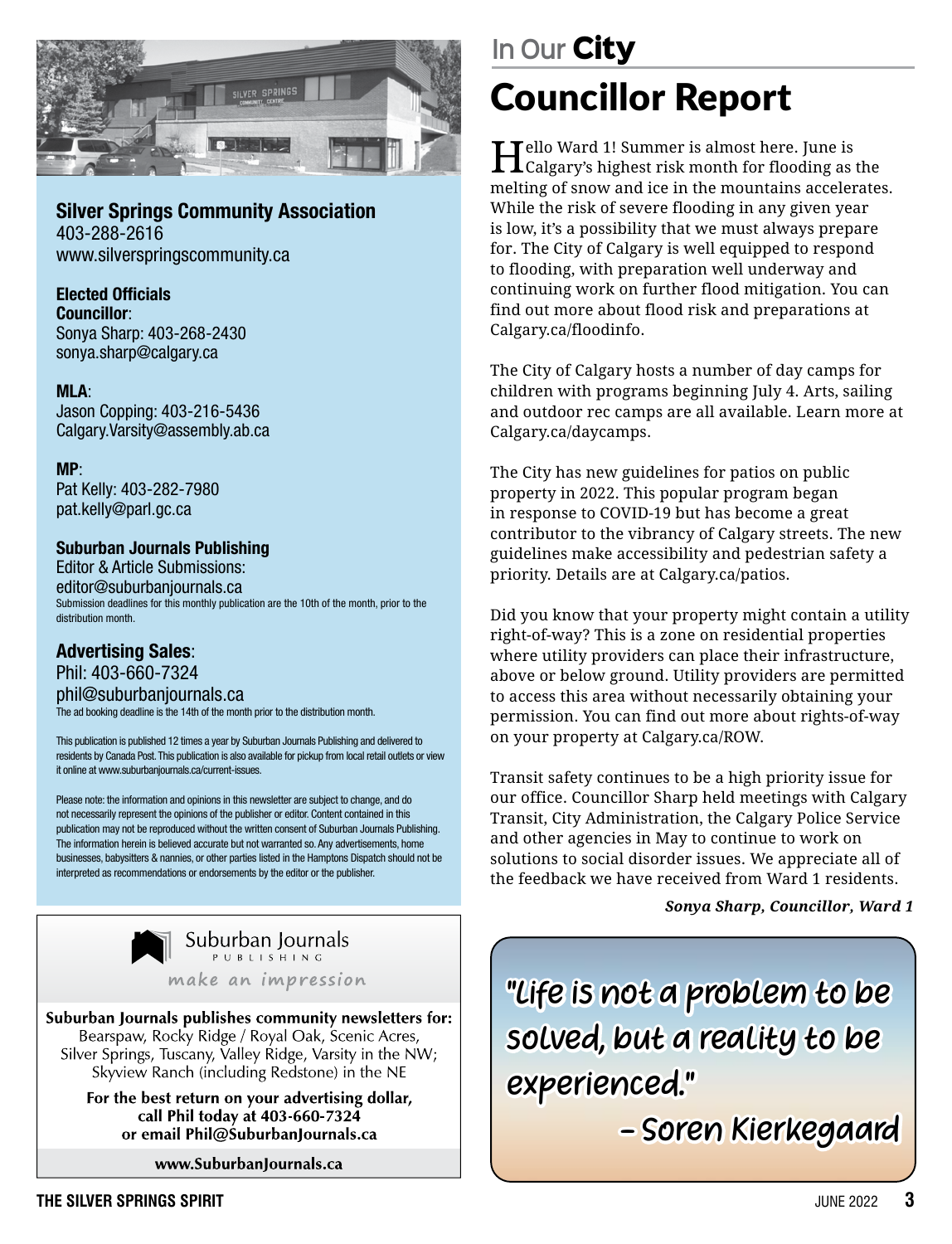### Heat Related Illness **In Our** City

EMS would like to remind everyone to stay safe in the heat and sun this season. While children and the elderly may be more susceptible to the effects of heat and sun, basic prevention measures should be taken by all to avoid a heat related illness during periods of hot and humid weather.

#### **Heat exhaustion**

- Heat exhaustion can occur due to excessive fluid loss during periods of prolonged sweating in a hot and/or humid environment (indoors or outdoors);
- Patients may suffer headaches, weakness, fatigue, nausea/vomiting, thirst, chills, and profuse sweating;
- The patient is usually cold and damp to the touch and the skin may appear pale, or dusky gray.

#### **Heat stroke**

- Heat stroke is a medical emergency which, without prompt treatment, could be fatal;
- It occurs when the body can't cool itself naturally (e.g. perspiration). The body's temperature will continue to rise to dangerous levels;
- Due to severe dehydration and the inability to sweat, the patient may appear flushed, and skin may be hot and dry to the touch.

#### **First aid**

- First aid for all heat related illness begins with removing or sheltering the patient from the hot environment;
- Remove excess, or tight fitting clothing, and allow them to rest in a cool environment;
- If the patient is conscious and alert, provide suitable fluids such as: water, juice, or a sports drink;
- If you are concerned, seek medical attention.

#### **Prevention**

- Stay well-hydrated by drinking plenty of water, at all times;
- Be aware that excessive alcohol consumption will

### "You only live once, but if you do it right, once is enough."

– Mae West



promote dehydration;

- Always wear a broad brimmed hat to keep the sun off your face and neck;
- Apply a broad spectrum, waterproof sunscreen with a minimum SPF of 30+, especially for children. The sun's UV rays peak between 11am-3pm, even on cloudy days.

*Alberta Health Services*

# Sudoku Corner

The objective is to fill a 9x9 grid so that each column, each row, and each of the nine 3x3 boxes contains the digits 1 – 9 only one time each. **Puzzle 17 (Hard, difficulty rating 0.61)**

|         | $\boldsymbol{6}$        |                  | $\boldsymbol{9}$ | $\overline{\mathbf{5}}$ |                         |                         | ${\bf 8}$        |                         |
|---------|-------------------------|------------------|------------------|-------------------------|-------------------------|-------------------------|------------------|-------------------------|
|         |                         | $\bf 2$          |                  |                         |                         |                         |                  | $\overline{\mathbf{5}}$ |
|         | $\overline{\mathbf{5}}$ | ${\bf 8}$        |                  |                         |                         | $\boldsymbol{2}$        | 7                |                         |
|         |                         | $\boldsymbol{6}$ | $\mathbf 1$      |                         | $\sqrt{5}$              |                         | $\boldsymbol{9}$ |                         |
|         | $\overline{7}$          |                  |                  | $\boldsymbol{9}$        |                         |                         | 6                |                         |
|         | 9                       |                  | $\mathbf 2$      |                         | $\pmb{7}$               | $\bf 8$                 |                  |                         |
|         | $\mathbf{3}$            | $\boldsymbol{7}$ |                  |                         |                         | $\overline{\mathbf{4}}$ | $\mathbf 2$      |                         |
| $\bf 8$ |                         |                  |                  |                         |                         | $\overline{\mathbf{5}}$ |                  |                         |
|         | $\bf 2$                 |                  |                  | $\overline{7}$          | $\overline{\mathbf{4}}$ |                         | $\mathbf 1$      |                         |

**Communist Communist Page 7**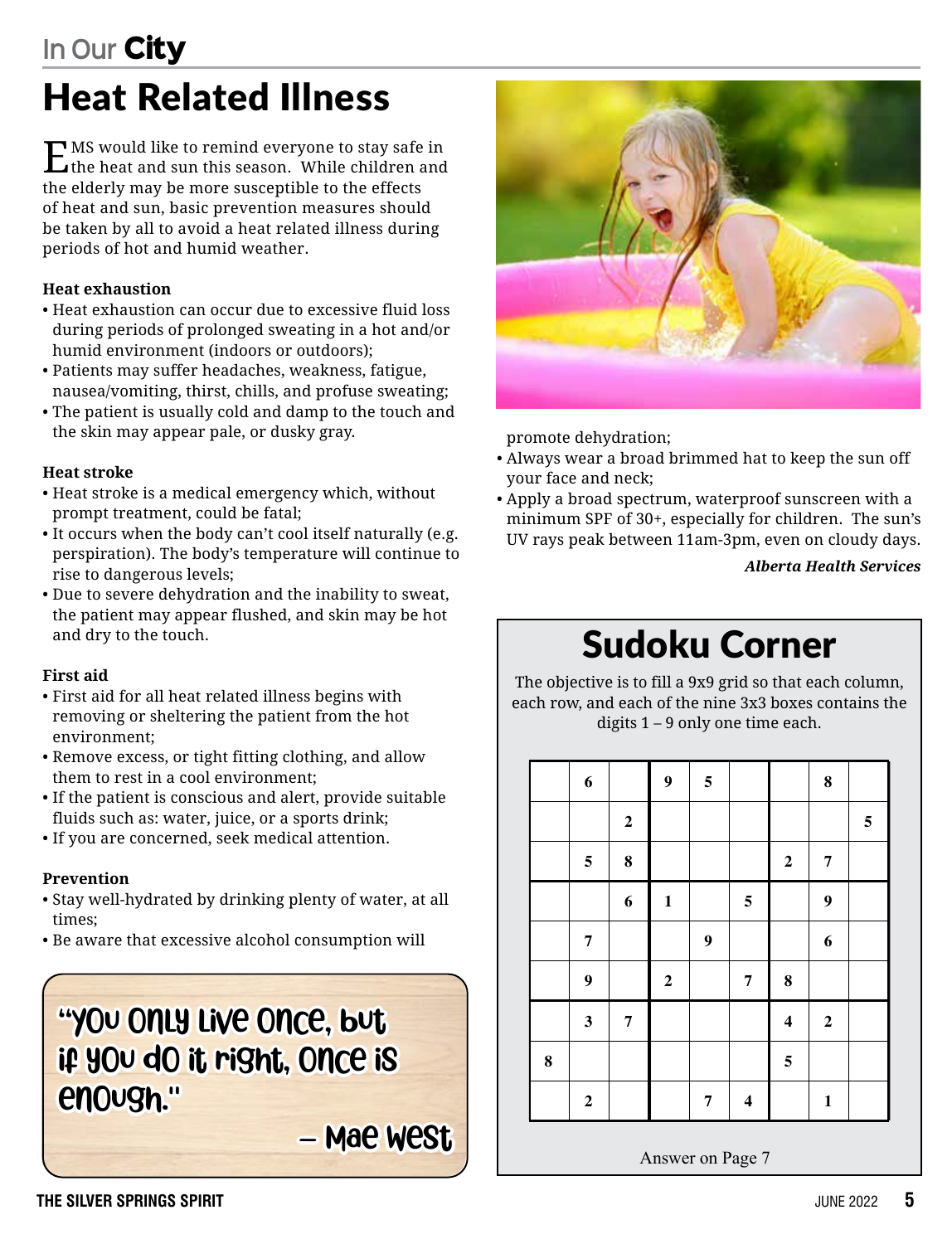# Healthy Rivers: Map Shows Watershed Areas in Calgary

algary is fortunate to have two rivers and a network of smaller creeks and streams flowing across our city. From supporting clean drinking water and flood resiliency to



contributing to biodiversity, they are a defining aspect of our daily lives and a unique characteristic of our city. Our Healthy Rivers Story Map allows you to connect with and learn about Calgary's watersheds, rivers and riparian areas, and explore actions you can take to protect the health of our rivers. Visit the Healthy Rivers Story Map at https://maps.calgary.ca/HealthyRivers.

To view more City of Calgary maps, please visit the Map Gallery at https://maps.calgary.ca.

*City of Calgary*

### Don't Forget Father's Day—June 19

The tradition of Father's Day moved to Canada from the U.S., and is also celebrated on the third Sunday of June.

The idea of a Father's Day celebration originated with Sonora Louise Smart Dodd, a loving daughter from Spokane, Washington—as she per chance listened to a Mother's Day sermon in 1909.

The 27-year-old pondered if there is a day to honor mother then why not for father? She began a rigorous campaign to celebrate Father's Day with the Spokane Ministerial Association and the local Young Men's Christian Association (YMCA) supporting her cause. As a result Spokane celebrated its first Father's Day on June 19, 1910.

Though there was initial hesitation, the idea gained gradual popularity all over the U.S. and Father's Day came to be celebrated in many countries around the world.

*www.fathersdaycelebration.com*

### Understanding Rightsof-way and Your Property **Puzzle 13 (Medium, difficulty rating 0.46)**

**3**  $\int_{0}^{1}$  of rights-of-way, and your property line doesn't of rights-of-way, and your property line doesn't **4 7 5 6 1 2 9 3 8** begin at the edge of the road or sidewalk closest to your **1 2 6 8 3 9 4 7 5** home? **7 1 3 5 4 8 6 9 2**

The City of Calgary is responsible for managing access **2 6 4 1 9 3 8 5 7** to municipal rights-of-way in Calgary. A right-of-way is an area that gives The City space to install infrastructure **Pulled** (e.g. street light poles and trees), while also giving shallow **8 4 7 6 2 1 5 9 3** utilities (i.e. power, gas and telecommunications providers) **1 3 6 7 5 9 4 8 2** a place to install and maintain their critical infrastructure. **2 9 5 4 3 8 7 1 6** When utility work is required in your community, crews **6 7 3 1 9 2 8 4 5** can apply for the permits required to access the right-ofway to install infrastructure, both above and below ground. **5 8 9 3 4 6 1 2 7** All properties contain a road right-of-way, but only some **4 1 2 5 8 7 6 3 9** properties have a utility right-of-way on them. In most **7 5 8 9 1 3 2 6 4** cases, the utility right-of way starts at your property line **9 6 1 2 7 4 3 5 8** and extends inward, toward your home. The space the **3 2 4 8 6 5 9 7 1** right-of-way takes up in a yard will vary and it can also be located along the side of your home or at the back. **9 5 8 7 2 6 1 4 3**

As a homeowner, you are responsible for mowing and general maintenance, but it is technically the road right-ofway and is considered public land. **Puzzle 14 (Easy, difficulty rating 0.42)**

For more information or to learn where the right-of-way is located on your property, visit Calgary.ca/row. **8 4 1 2 5 7 3 6 9 1 4 9 3 5 6 8 2 7 1 3 9 4 8 7 2 5 6**

*City of Calgary* **6 4 8 3 2 5 7 1 9 8 6 4 2 5 3 1 9 7**

> **1 3 6 4 9 5 2 8 9 2 1 7 8 3 6 4 5 6 7 1 4 8 3 2 8 7 5 9 2 6 4 1 2 1 8 3 6 9 7 5**

#### Sudoku Corner **4 5 7 1 8 2 9 3 6** Solution **8 7 5 6 3 9 2 4 1 9 2 8 7 6 3 4 1 5 6 9 3 2 4 1 5 7 8 2 1 4 8 7 5 3 6 9**

| 7                       | 6                | 4            | 9                | 5                | $\boldsymbol{2}$ | 3                | 8            | 1                |
|-------------------------|------------------|--------------|------------------|------------------|------------------|------------------|--------------|------------------|
| 3                       | 1                | $\mathbf{2}$ | 7                | 8                | 6                | 9                | 4            | 5                |
| 9                       | 5                | 8            | 4                | 3                | 1                | $\boldsymbol{2}$ | 7            | 6                |
| $\overline{2}$          | 8                | 6            | 1                | 4                | 5                | 7                | 9            | 3                |
| $\overline{\mathbf{4}}$ | 7                | 5            | 8                | 9                | 3                | 1                | 6            | $\boldsymbol{2}$ |
| 1                       | 9                | 3            | $\boldsymbol{2}$ | 6                | 7                | 8                | 5            | 4                |
| 6                       | 3                | 7            | 5                | 1                | 8                | 4                | $\mathbf{2}$ | 9                |
| 8                       | 4                | 1            | 6                | $\boldsymbol{2}$ | 9                | 5                | 3            | 7                |
| 5                       | $\boldsymbol{2}$ | 9            | 3                | 7                | 4                | 6                | 1            | 8                |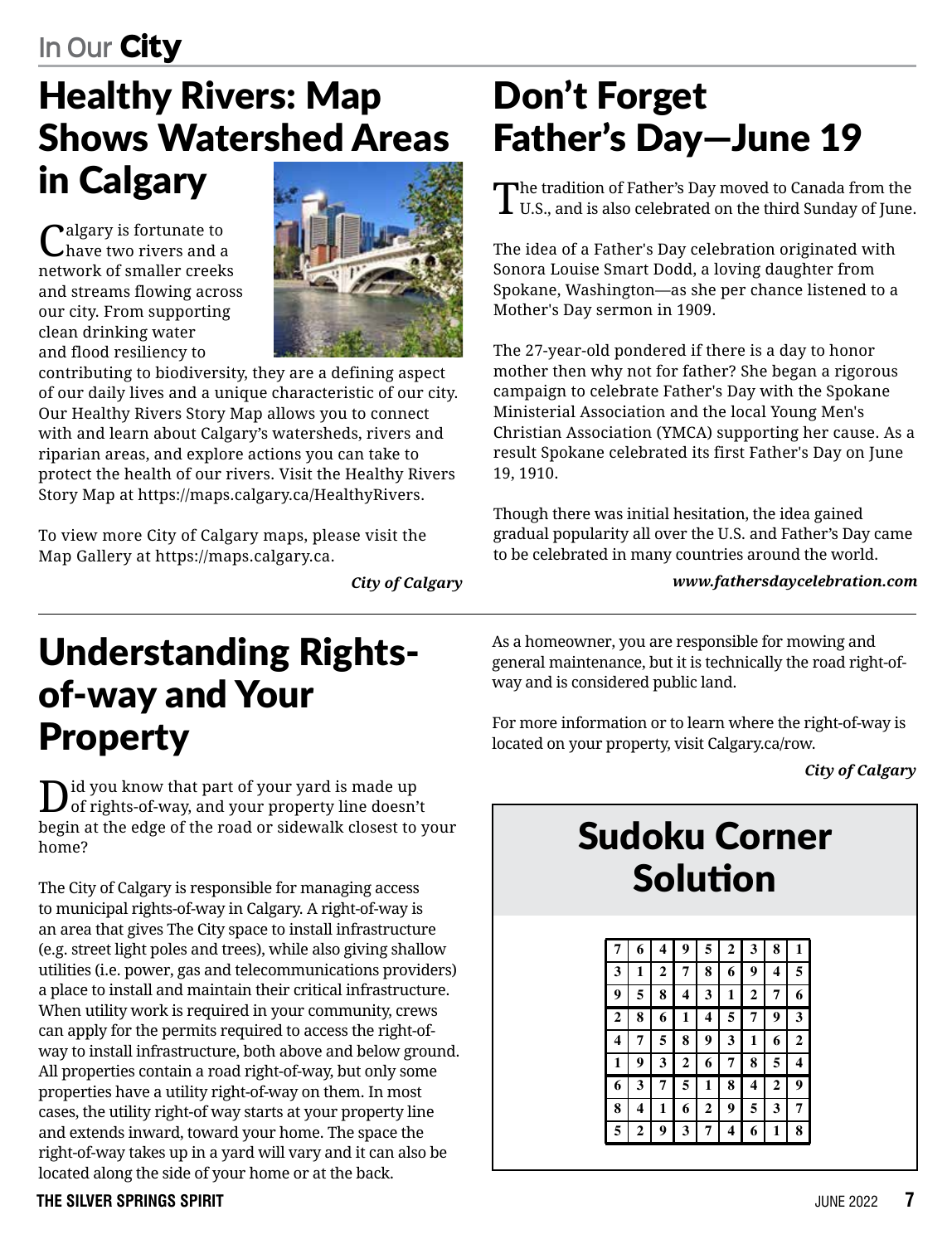# 9pm Routine Summer

Tave you started your 9 p.m. Routine?

#### **Vehicle theft and car prowling prevention:**

- Garage openers should not be left in vehicles, or should be disengaged, as thieves can use them to gain entry into a home.
- Avoid parking in unlit areas at night.
- Hide your valuables out of sight, or better

yet, take them with you.

- Don't keep extra keys in your vehicle.
- If you park your vehicle in a parkade, be sure that you do not let anyone else in who doesn't belong when you are entering and exiting.
- Offenders will often break into a residence as a way to steal a vehicle parked outside the residence. When you're at home, store your vehicle keys away from the entrance to your house.

#### **Home and garage break-in prevention:**

- At night or when you are away lock the door that is connected to your home and garage.
- When working in your yard ensure your doors, garage and windows are closed and locked, in the part you are not present in.
- Consider installing home and vehicle alarm systems and vehicle anti-theft devices.
- Ensure that all doors and windows are secured at night.
- Secure all bikes, kayaks, paddle boards and other leisure equipment safely stored and locked when not in use.
- Secure all garden tools and ladders once you have finished with them, as these can be used as tools to break into your home.
- Culprits need mere moments to commit a theft or break in. If you do open any windows or doors, make sure you only open them for rooms that someone is present in.



Report any suspicious people or activity in your community by calling 403-266-1234 or 9-1-1 if there is a crime in progress.

If you have any crime prevention questions, please contact Calgary Police at CPSCrimePrevention@ calgarypolice.ca

*Calgary Police Service*

### Safely Dispose of Pressurized Tanks and **Canisters**

 $G$  oing camping, hiking or hosting a barbecue of this summer? Make sure you safely dispose of pressurized tanks, canisters and aerosols (empty or full), including:

- Bear spray canisters
- Small camping propane tanks
- Butane canisters
- Standard barbecue tanks
- Helium tanks

Take these items to a household hazardous waste dropoff at designated fire stations or City landfills for safe disposal. Do not put these items in your blue, black or green carts.

When put in a cart these items become a safety hazard for your collector and the staff at waste management facilities. Items can also damage collection trucks and sorting equipment.

Visit calgary.ca/hhw to check the list of drop-off locations.

*City of Calgary*



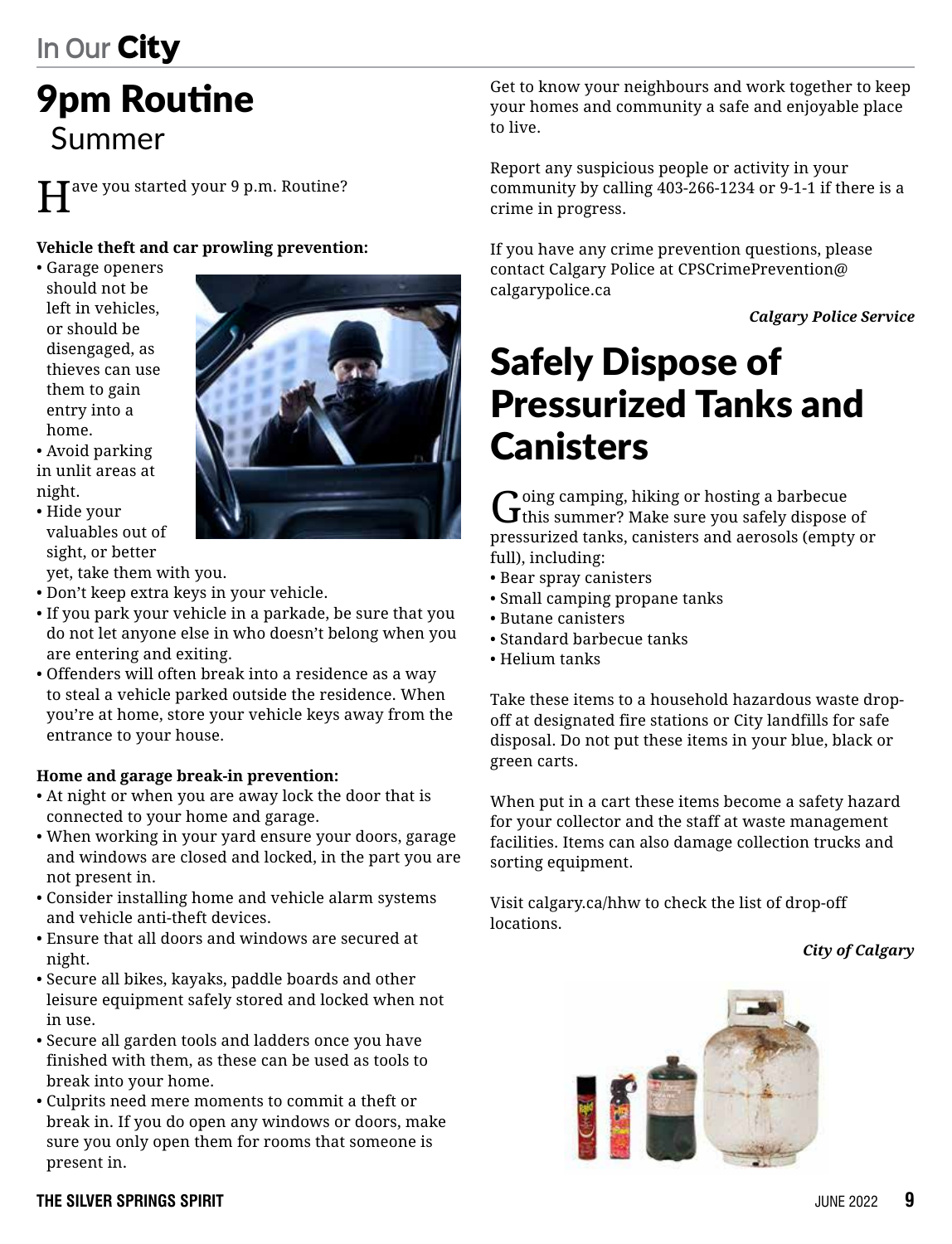# Raise a Glass to Calgary's Lost Garden

Ever been to a biergarten? Imagine swigging beer to German music under a summer sky. Did you know that Calgary once had a very different kind of beer garden?

In the early 1930's the son of the founder of the Calgary Brewing and Malting Company created the beautiful, public Brewery Gardens on its Inglewood grounds. Fronting 9th Ave SE, this depression-era make-work project became a tourist attraction, a venue for charity garden parties, and a winter wonderland.

Groves of trees and acres of lawn "as smooth as a bowling green", stretched from the brewery to a hedge of caragana along the street boundary. Perennials, sweet peas, a border of fragrant pinks, vivid petunias and lobelia – comprised a lovely "riot of colour. Wastewater from the brewery's condenser filled a limpid pool and crystal-clear water from a well fed a tiny creek, so-named "Buffalo", that descended over five waterfalls through a rockery of limestone and volcanic rock.

Before its transformation to "East-Calgary's beauty-spot", Mr. Gates, the garden designer, was faced with "heaps of discarded bottles.... prairie grass growing in rank profusion in waste spaces that surrounded the rubbish... and patches of cinders..."

"Brewery Flats" as it was known, evolved as a selfcontained industrial park and remains a distinctive landmark. Founded by industrialist A. E. Cross - one of the Stampede's "Big Four", the company introduced barley growing to the province, and was the first commercial user of natural gas in the west. The brewery buildings date



*Brewery Gardens (City of Calgary 01349-185500)*

from 1892 and include the largest number of sandstone buildings still in existence, outside of Stephen Avenue. Their most popular brew was "Calgary Export Lager".

The brewery changed hands many times, eventually being taken over by Molson, who ceased production in 1994. Plans for redeveloping the site are now underway, led by MATCO Development, the majority landowner. Wouldn't it be grand to see a nod to the now-lost Brewery Gardens incorporated into a public amenity on the site?

#### *Karen Paul is a Director of the Calgary Heritage Initiative Society.*

For more information about historic places in Calgary visit

### HERITAGE inspires YYC.org



*Brewery Gardens (CPL Postcards from the Past)* 



*Brewery Grounds (City of Calgary 979583)*



**10** The Silver Springs Spirit **SUBURBAN SUBURBAN JOURNALS** www.suburbanjournals.ca *Inglewood Brewery (CHI Ap2017)*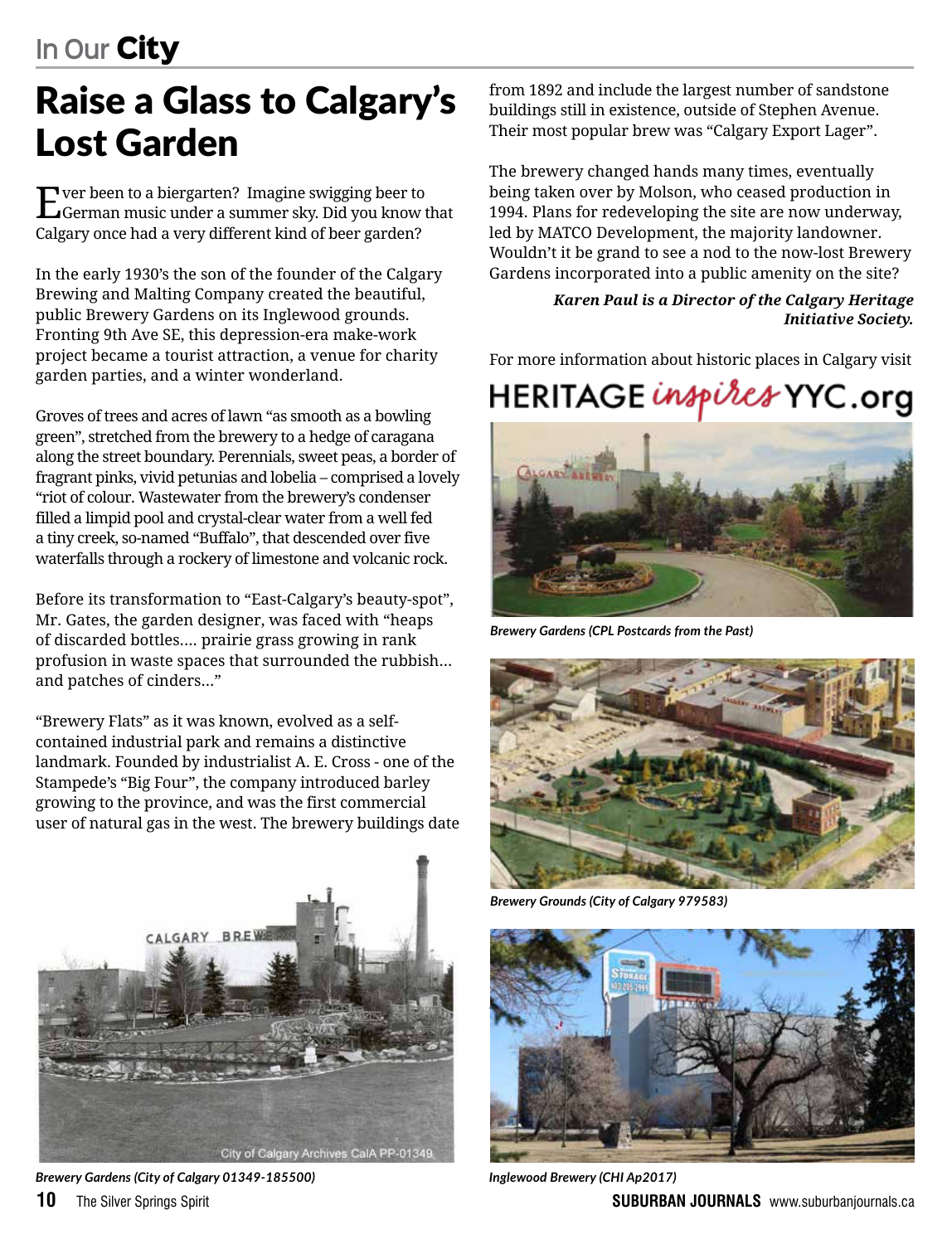### **Your** Health

### When is it Time to Get Help for Your Mental Health?

Canadians' perception of mental health has come a clong way. Far from the stigma that once made people feel ashamed to admit to experiencing mental health issues, nowadays it's common for people to seek out supports and treatment. Professional services benefit those struggling with mood and emotions, substance use, life changes and, especially in the past year and a half, feelings of isolation and anxiety during the pandemic.

#### **Here are some signs that it's time to seek help:**

#### **1. It's affecting your daily routine.**

If you're feeling overwhelmed with the thought of returning to your pre-pandemic life, or fearful to even test the waters with what you are comfortable with, it might be time to seek professional help. A healthy dose of fear is normal, but when it's preventing you from functioning in your daily life, it's a good idea to find out why.

**2. You're feeling extreme emotions, or nothing at all.**

Anxiety, fear, hopelessness and anger are all perfectly acceptable, especially during hard times. But if you're feeling overcome with too many emotions and your mind is racing a hundred miles per minute with stress, it can lead to serious health concerns.

At the same time, losing interest in the activities and hobbies that brought you joy and feeling unmotivated can also be indicators of something much more serious.

#### **3. You're withdrawing from friends and loved ones.**

Spending time alone is normal and can be therapeutic and calming. Introverts might even feel energized from spending some time solo. But if you're withdrawing from your social circles altogether or feel nervous about reaching out to your friends and family, you might need some extra support. Therapy can help you understand why you're dealing with these feelings, and help you get set on the right foot in reclaiming your social and mental health.

Fortunately, there are many virtual services you can access from your own space. If you're ready to get started on your wellness journey, the Wellness Together Canada portal offers free, reliable information and 24/7



support. Here, you can access self-assessment tools or choose to connect with peer support, social workers, psychologists and other professionals via confidential text sessions or phone calls.

Support is just a call or click away. Find more information at wellnesstogether.ca.

*News Canada*

### Did You Know... These Facts About June • June has two birthstones. They are the pearl and Alexandrite. • The birth flower is the Rose. • The two zodiac signs in June are Gemini (May 21 - June 20) and Cancer (June 21 - July 22). • June was named after the Roman goddess Juno, who is the wife of Jupiter. • June Solstice (also called Summer Solstice) occurs around June 21, when the Sun is directly overhead the Tropic of Cancer. This is also the longest day of the year.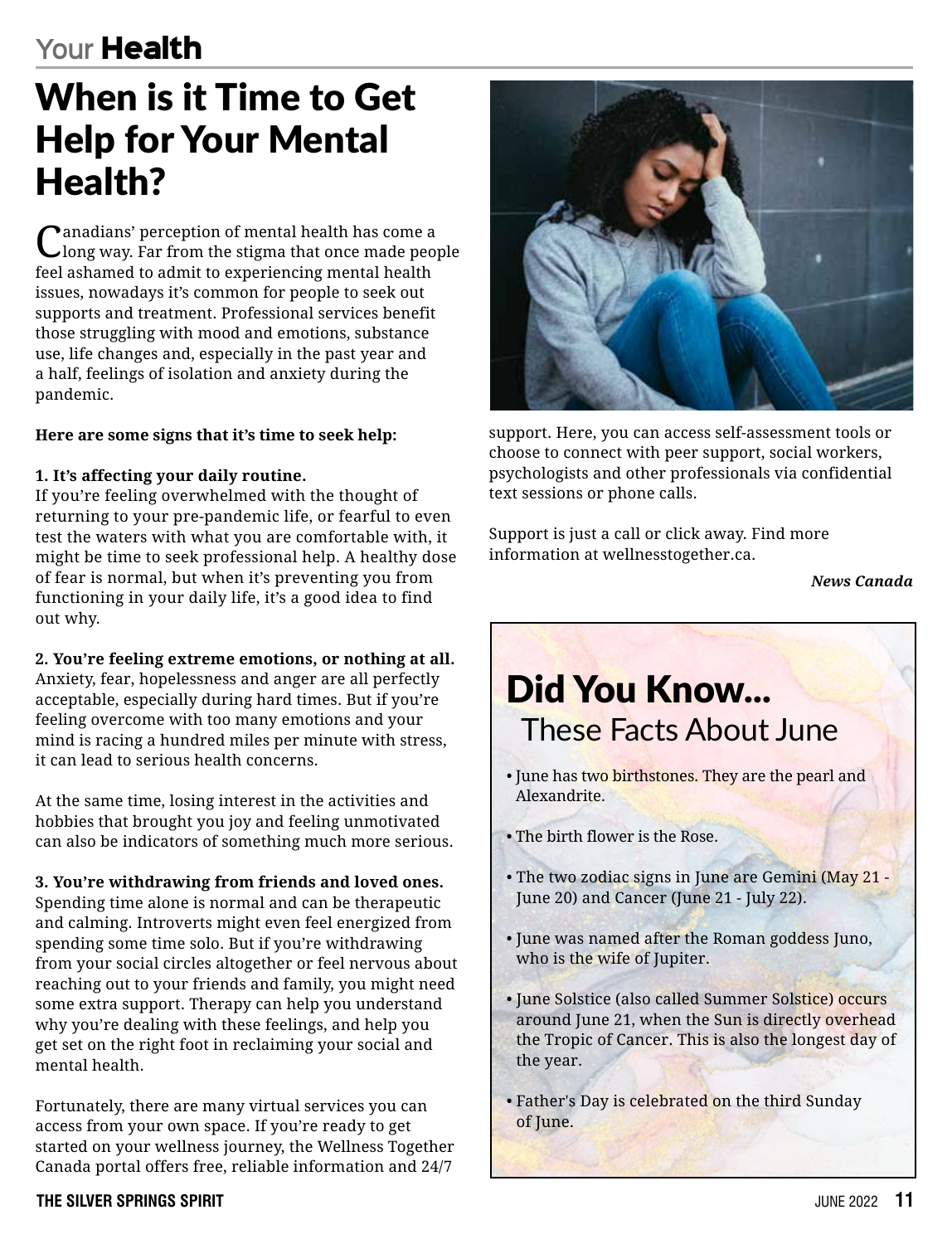### **Your** Family

# Stepping into Summer

Routine plays an important role in developing life<br>Reskills and establishing healthy habits. With the school year ending, moving into the summer months with some structure can help reduce stress and anxiety. It equally can contribute to a more comfortable transition for back to school.

For a flexible routine, which supports good mental health, we can think of the "The Big 5 to Thrive". We want to be mindful of exercise, sleep, supportive relationships, healthy nutrition, and helping others.

Here are some tips on how to support each of these pillars:

- **Exercise:** It is important to move our body in ways we enjoy! The general recommendation is ensuring we get 150 minutes of vigorous exercise each week, which can include activities like riding your bike, playing team sports, or going for a brisk walk.
- **Sleep:** A healthy sleeping pattern includes getting adequate hours of rest and establishing a good nighttime routine. General recommendations for children under 12 years old is 9-12 hours of sleep, while those ages 13-18 should be aiming for 8-10. During this time, the brain is developing and becoming specialized. A good nighttime routine can include monitoring technology and stimulating activities before bed. Instead, shift the focus to calming activities such as, meditation, stretching or reading a book.
- **Supportive Relationships:** Be mindful of who is around you. Work towards ensuring you have positive connections with family, friends, and others in our community. Together, you can support and comfort one another in both times of joy, but also during hardship.
- **Nutrition:** You want to enjoy what you eat, but it is equally important to make sure you are getting all the necessary nutrients. Healthy eating is associated with a healthy heart, strong bones, better energy levels, improved mood, and brain health. Experiment with recipes and find the joy of fueling your body!
- **Helping Others:** Helping when we volunteer, donate, or share our time with others boosts our mood and our well-being. This summer, strive to get involved in your community!



These pillars of health can seem basic, but we can always find something to work on. Improving one can often have positive effects on the others, so this summer, strive to thrive with the Big 5!

> *Community Health Promotion Services Team, Alberta Health Services*

# The Origin of Father's Day

The tradition of Father's Day moved to Canada<br>I from the U.S., and is also celebrated on the third Sunday of June.

The idea of a Father's Day celebration originated with Sonora Louise Smart Dodd, a loving daughter from Spokane, Washington—as she per chance listened to a Mother's Day sermon in 1909.

The 27-year-old pondered if there is a day to honor mother then why not for father? She began a rigorous campaign to celebrate Father's Day with the Spokane Ministerial Association and the local Young Men's Christian Association (YMCA) supporting her cause. As a result Spokane celebrated its first Father's Day on June 19, 1910.

Though there was initial hesitation, the idea gained gradual popularity all over the U.S. and Father's Day came to be celebrated in many countries around the world.

*www.fathersdaycelebration.com*